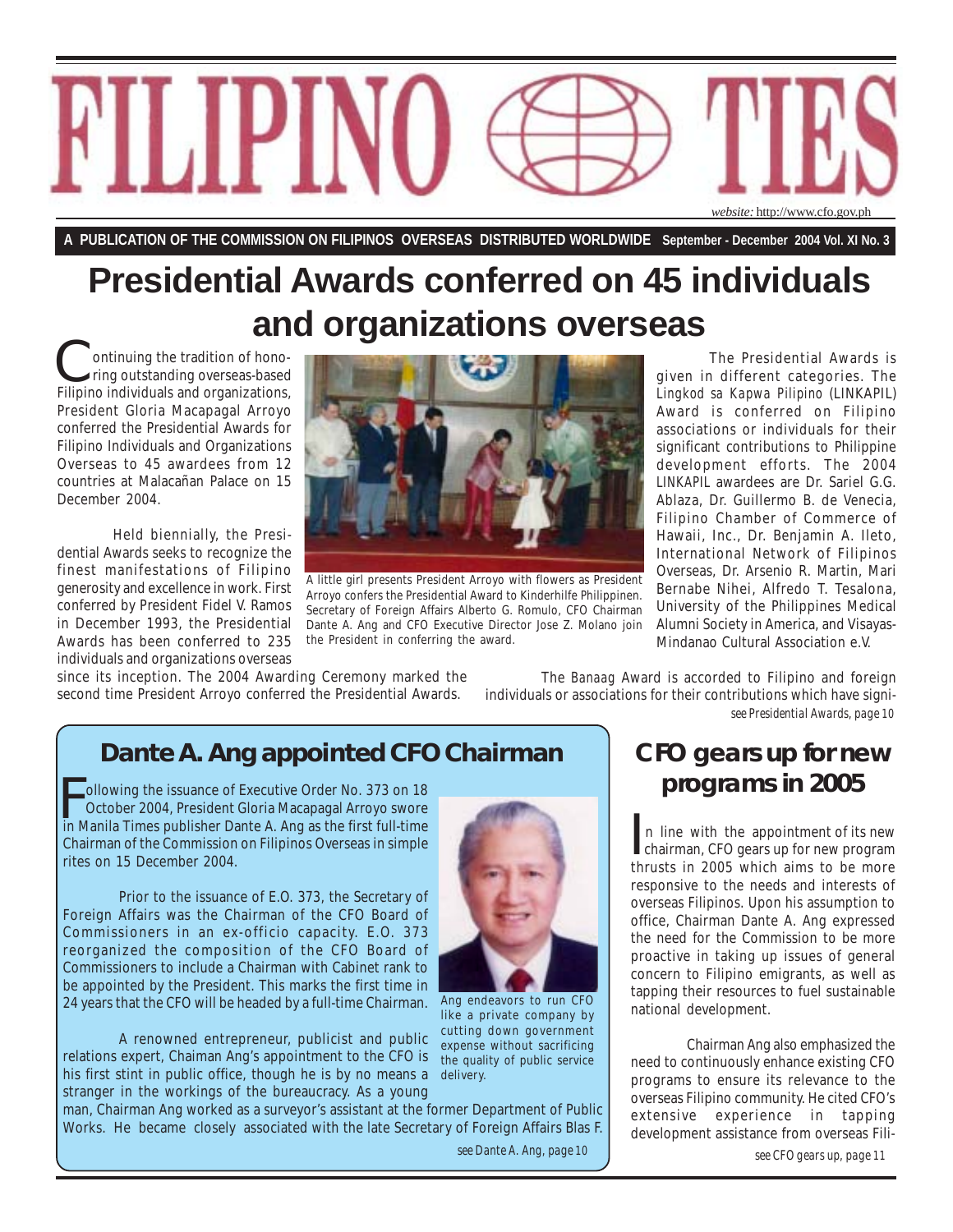# *News From Abroad*

# **U.S. Immigration Service retrogresses issuance of immigrant visas**

 he dawn of 2005 may prove frustrating for thousands of The dawn of 2005 may prove<br>frustrating for thousands of<br>Filipino nurses who dream of working in U.S. shores, as the U.S. State Department curbs the issuance of E-3 or employmentbased immigrant visa to the U.S. Starting January 1<sup>st</sup>, the issuance of E-3 visa will retrogress to year 2002, indicating that the demand for immigrant visas has exceeded the supply. In effect, applications filed after January 1, 2002 will no longer be processed.





U.S. authorities are compelled to retrogress the issuance of immigrant visas for exceeding the number of visas issued as mandated by U.S. law. Meanwhile, thousands of Filipinos queuing at the U.S. Embassy in Manila (photo above), remain hopeful for U.S. Congressional intervention.

are planning to apply for this type of U.S. work permit. The Immigration and Nationality Act numerically limits to 140,000 slots the annual worldwide minimum for employmentbased preference immigrants. In 2004, the U.S. Embassy in Manila issued 8,705 E-3 visas, a 33.8% increase from 2003. Moreover, the law restricted the number of immigrant visas available by any individual country. The retrogression does not apply solely to the Philippines but also in other countries with high demand for E-3 visas, particularly China and India. Further, it affects not only health workers, but also other skilled professionals such as teachers, accountants and IT workers.

Despite this restrictive measure, the nursing profession continues to be classified as a shortage occupation by the U.S. Department of Labor, a trend that threatens to undermine quality medical care in communities all across America. Data culled by the U.S. Department of Health and Human Services states that growth in the nursing workforce has not kept pace with the country's population growth over the past five years. Likewise, the U.S. Human Resources and Services Administration estimated that the shortage of nurses could go up as high as 400,000 to 700,000 by the year 2020.

Since the 80's, the Philippines has been a major source of nurses in the U.S. According to *New York Times* (2003), 41% of those engaged in the nursing profession are Filipinos whose qualifications are at par with U.S. trained nurses. The exodus of Filipino healthcare professionals can be attributed to the lure of higher compensation and the chance to obtain permanent residence status. Nurses working in Philippine public hospitals earn an average of \$160 a month, a far cry from the \$3,000 - \$4,000 a month they could earn in the U.S. News of these attractive opportunities has catapulted the Philippines as a major origin country of nurses, producing 8,000 - 16,000 nursing graduates annually, which may easily triple in succeeding years. Most, according to reports, are inclined to work abroad, mainly in the U.S. Data from the CFO shows that for the past 10 years, the U.S. remains to be the top destination country of Filipino emigrant nurses.

The new quota limit on E-3 visa is the indirect result of a more efficient immigration process after the September 11 terrorist attack against the U.S. U.S. Embassy officials in Manila are uncertain on how long the retrogression will last.

## **Japan tightens rules on issuance of visas for performing artists**

 n an effort to curb incidences of human trafficking, the Japanese immigration In an effort to curb incidences of human<br>trafficking, the Japanese immigration<br>authorities issued a new ruling on 2 December 2004, imposing stricter measures against the entry of all foreign entertainers. Over 80,000 dancers, musicians and entertainers are expected to be affected by this new Japanese immigration policy which is expected to cut down the number of overseas Filipino workers in the country by 90 percent beginning January 2005.

Under the new rules, the Japanese government will no longer recognize the Artist Record Book (ARBs), now called the Artist Accreditation Card (AAC), as an essential document when considering a Filipino entertainer's application for a visa. Instead of a certification from the Philippine government, Japanese officials reverted to the old system, which was in place until 1994, requiring Filipino overseas performing artists (OPAs) to have completed at least two years of formal course in music, dancing or singing, or at least two years of experience as entertainers outside Japan.

F that Japan is one of the top five destination Records of the Philippine Overseas Employment Administration (POEA) show countries of OFWs. Since 1996, there has been an increasing trend in the deployment of OFWs to Japan reaching 62,539 in 2003. A large percentage of these workers are women OPAs.

In 2003 alone, POEA recorded that out of the 57,607 OPAs deployed to Japan, 55,054 of them were women. Although OPAs have been sent to other countries, the numbers are not as large as those sent to Japan. Out of 57,991 Filipino OPAs deployed in 2003, only 384 went to work in other countries.

The recruitment industry doubts whether entertainers would meet the two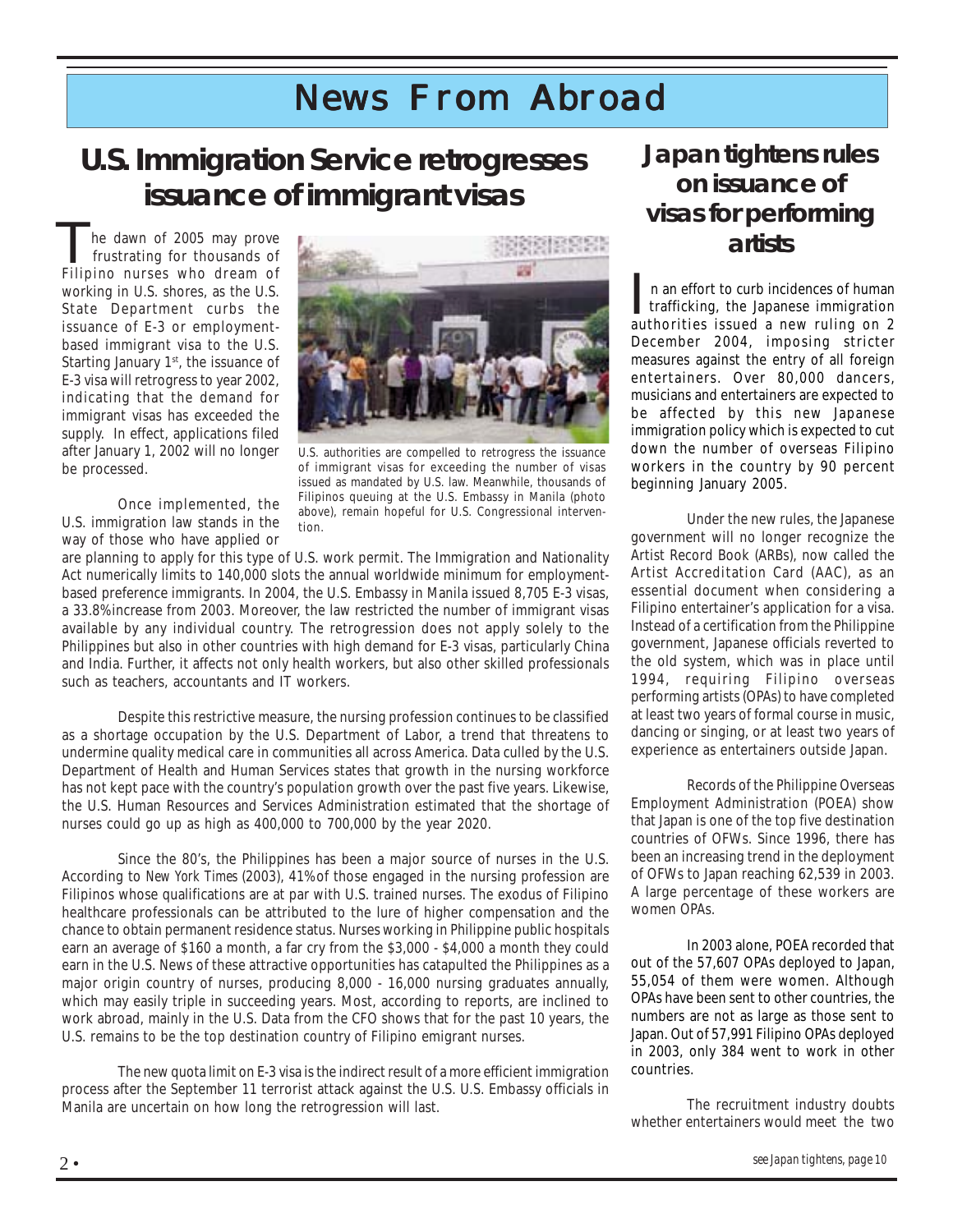# **ILO: RP is world's top source of labor migrants of labor migrants or the Miladie East established**

I ith almost one out of every ten Filipinos currently living or working abroad, the International Labor Organization (ILO) has officially acknowledged the Philippines as the largest source of migrant labor in the world, displacing Mexico from the top spot.

"Unlike Mexico, where the vast majority of departing migrants head for a single country illegally, Filipinos find themselves welcomed around the world as contract employees. They're laying pipelines in Siberia, mining diamonds in Angola and sailing ships in the world's oceans. They clean thousands of homes a day from Hong Kong to Dubai to London," ILO migration specialist Manolo Abella was quoted as saying.

With this news, Labor Secretary Patricia Sto. Tomas commented that the government has forged 42 bilateral agreements with 37 countries worldwide for the past three years to ensure the safety and welfare of overseas Filipino workers. "These accords set the models for migrant worker protection and welfare while affirming the high standards, esteem and acceptability of Filipino seafarers and land-based professionals overseas," Sto. Tomas said. DOLE noted that six accords are in force to protect the welfare of land-based OFWs while it has concluded 36 agreements with other countries for the security of seafarers.

Aside from being the top origin country of migrant workers in the world, the Philippines is also the third largest remittancereceiving country after Mexico and India. An Asian Development Bank report noted that the estimated 7.6 million overseas Filipinos remit between \$14 billion and \$21 billion to their families back home. According to the same study however, the billions of dollars that overseas Filipinos send home do little to ease long-term poverty in the country.

The ADB study noted that the money that workers and emigrants send home each year is spent putting sons, daughters, nieces and nephews through school, while the rest is spent on food and village fiestas as well as ill-advised small-business ventures that usually fail. Extensive anecdotal evidence was cited suggesting considerable spending for non-essentials and luxuries by recipient families. "Relatives who neither have the proper business attitude or appreciation for the hard-earned income are asked to manage small enterprises which eventually fail," the study said.

"With formal flows at the level of seven billion dollars yearly, and actual flows estimated at double that figure, there is a tremendous potential for harnessing these remittance flows for more productive use and as a tool for poverty reduction," the study said. It cited the experience of banks in Turkey, Peru, El Salvador and Mexico, which have tapped the investment market for amounts ranging from 100-300 million dollars through securitization of overseas workers' remittances.

The Philippines' challenge, according to the study, "lies in addressing the various regulatory and practical barriers and gaps" to tap these fund flows for development.

## **Association of Philippine schools in the Middle East established**

 the Middle East, four Philippine schools overseas (PSOs) o uplift the quality of education among Philippine schools in the Middle East, four Philippine schools overseas (PSOs) organized the Association of Philippine Schools in the Middle East (APSME) during the Science and Math Camp held at the Philippine School Bahrain on 29-30 September 2004.

The Philippine School Bahrain; Elite International School, Riyadh; Second Philippine International School, Riyadh; and Philippine School Doha comprise the first members of APSME which held its first basketball tournament on 13-15 November 2004 in Bahrain. Some of the initial programs of APSME include providing assistance for the continuing education and professional development of faculty of member schools, and curricular and co-curricular competition and exchanges among students.

Expressing the need to strengthen linkages and provide a venue for exchange of ideas among PSOs, the Inter-Agency Committee on Philippine Schools Overseas designated Dr. Geronimo R. Salem, Jr., principal of Philippine School Bahrain, to take the lead in organizing inter-school networking activities. The mandate to organize inter-school activities came as a response to the views expressed by the participants of the Third Conference on the Management and Operation of Philippine Schools Overseas which was held at Manama, Bahrain on 15-16 January 2004.

To date, there are 35 PSOs in the Middle East, 22 of which are accredited by the Philippine Department of Education. The Inter-Agency Committee on Philippine Schools Overseas has strongly urged other PSOs to formally join the APSME.

## **Filipino nurses rally to bring NCLEX-RN to RP**

 eeking to make life easier for emigrating Filipino nurses, the Seeking to make life easier for emigrating Filipino nurses, the Philippine Nurses Association of America (PNAA) held an audience with Secretary of Foreign Affairs Alberto Romulo on 28 September 2004 to ask for Philippine government support in bringing the National Council Licensure Examination for Registered Nurses (NCLEX-RN) to the Philippines.

NCLEX-RN is a licensure examination for nurses who wish to practice in the United States. At present, it is administered only within U.S. territories, prompting Filipino nurses to fly to Guam or Saipan in order to take the examination. Two years ago, however, the National Council of State Boards of Nursing (NCSBN) approved a recommendation to designate international test centers for NCLEX-RN. In June 2004, NCSBN identified Hong Kong, Seoul and London as the three pilot international testing centers.

According to the PNAA, the Philippines was bypassed as a potential testing center due to its inability to meet some of the criteria set by the Council. Chief among the criteria set by NCSBN in selecting international pilot sites for NCLEX-RN, include national security, including economic climate, and examination security. Romulo pledged DFA representation to iron out said issue.

• 3 In 2004, NCSBN reported that 63% of those who passed the NCLEX-RN are Filipino nurses.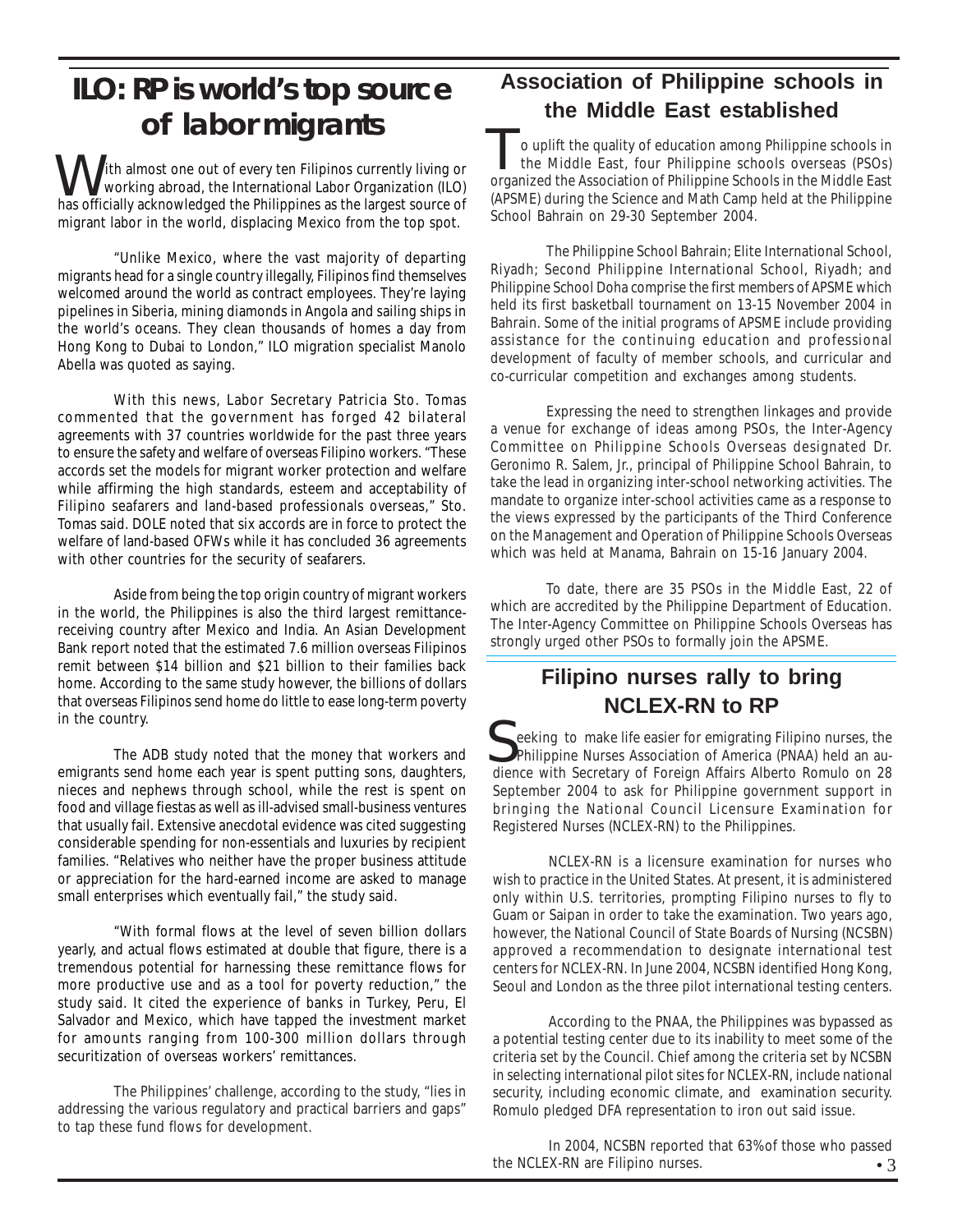

## **FILIPINO TIES**

#### **Editorial Board**

| Adviser          | Jose Z. Molano, Jr.     |
|------------------|-------------------------|
| Assoc. Editors : | Golda Myra R. Roma      |
|                  | Regina G. Galias        |
|                  | Rino D. Paez            |
| Contributors :   | Jerry V. Colasito       |
|                  | Marita L. del Rosario   |
|                  | Olivette A. Gabito      |
|                  | Frencel Louie T. Tingga |
|                  |                         |
|                  |                         |

ISSN 1655-1664

**Filipino Ties is now available online! E-mail us at cfodfa@info.com.ph to receive a copy on your e-mail three times a year or view the latest issue at www.cfo.gov.ph**



## *Quotes from the Quill*

**"For both the Philippines and your host countries, you are examples of fortitude and sacrifice and love. You carry the Filipino heritage that flows in your veins and made you who you are."**

- President Gloria Macapagal Arroyo in her speech during the Awarding Ceremony of the Year 2004 Presidential Awards for Filipino Individuals and Organizations Overseas.

**"Let freedom ring once more from these bells, from the Belfry of Balangiga where they originally belong, to punctuate America's generosity of spirit, and the gallantry of our forebears, and complete the healing."**

- Written in a temporary wooden marker placed at the Balangiga Belfry which was constructed in 1998, in anticipation of the return of the Balangiga bells to the Philippines.

# **perspective The long and winding road to Filipino veterans' full equity**

 he issue of the Filipino World War II veterans has been regarded as an important emblem for the many Filipino-American community movements in the United States and has been recurrently discussed in several conferences and gatherings of Filipino American organizations. For over half a century, Filipino veterans and their families have been clamoring for the redemption of the promise made by the United States of America through President Franklin D. Roosevelt, to the Filipino fighting men and women who rallied to the defense of America during the Second World War. The pledge was for Filipino soldiers who served and fought with American forces to receive similar benefits and enjoy same rights and privileges as their counterparts from mainland U.S.A. T

Side by side, along with the American soldiers from the mainland, the Filipinos fought and offered the ultimate sacrifice in the name and under the flag of America. Then in 1946, after the Philippines gained its independence, the U.S. Congress passed the Rescission Act, a portion of which states that service of the Filipino veterans "shall not be deemed to be or have been service in the military or naval forces of the United States or any component thereof or any law of the United States conferring rights, privileges or benefits."

The passage of the U.S. Immigration and Naturalization Act of 1990, which gave Filipino World War II veterans the right to acquire U.S. citizenship brought about an influx of elderly Filipino migrants into the United States whose numbers had reached 28,000 by 1998.

In spite of being naturalized U.S. citizens, however, Filipino veterans are not eligible for most of the benefits provided by the U.S. Department of Veterans' Affairs, including old age pensions and free medical care in veterans' hospitals, and thus have been given little choice but to live on scanty Supplementary Security Income (SSI) payments. The biggest barrier to full enjoyment of veterans' rights under the U.S. law was the 1946 Rescission Act set forth by President Roosevelt which denied Filipino veterans of eligibility for service-connected disabilities and death compensation that other American soldiers receive. Although there are recently passed bills that seem to reverse the provisions set forth by the Rescission Act, its basic provisions still stand.

The recently passed "Veterans Health Care, Capital Asset, and Business Improvement Act of 2003, S. 1156," now allows Filipino American veterans access to medical care at VA hospitals and nursing homes. A second bill, the "Veterans Benefit Act," provides full war-related compensation and burial benefits to about 100 soldiers recruited by the U.S. called the New Philippine Scouts – a certain category of Filipino veterans. However, since the Rescission Act distinguishes veterans not by nationality but by specific military career during the War (according to which military organization they belonged to), Filipino veterans would still not be eligible for full benefits, even if they changed their nationality and became U.S. Citizens.

Apart from a few remedial measures and administrative considerations, such as the naturalization of some veterans as U.S. citizens and the more recent healthcare benefits, no Filipino Veterans Equity Bill, which seeks to repeal the restrictive provisions of the 1946 Rescission Act has ever passed the US congress despite being repeatedly introduced in the past congressional terms.

Moreover, Filipino veterans who are still residing in the Philippines are still unable to enjoy most of the benefits being enjoyed by those who are already residing in the United States and have to deal with reduced rates of benefits. While other U.S. war veterans such as the Japanese Nisei in the United States have been successful in their lobbying efforts with the US Congress, being honored with special state resolutions and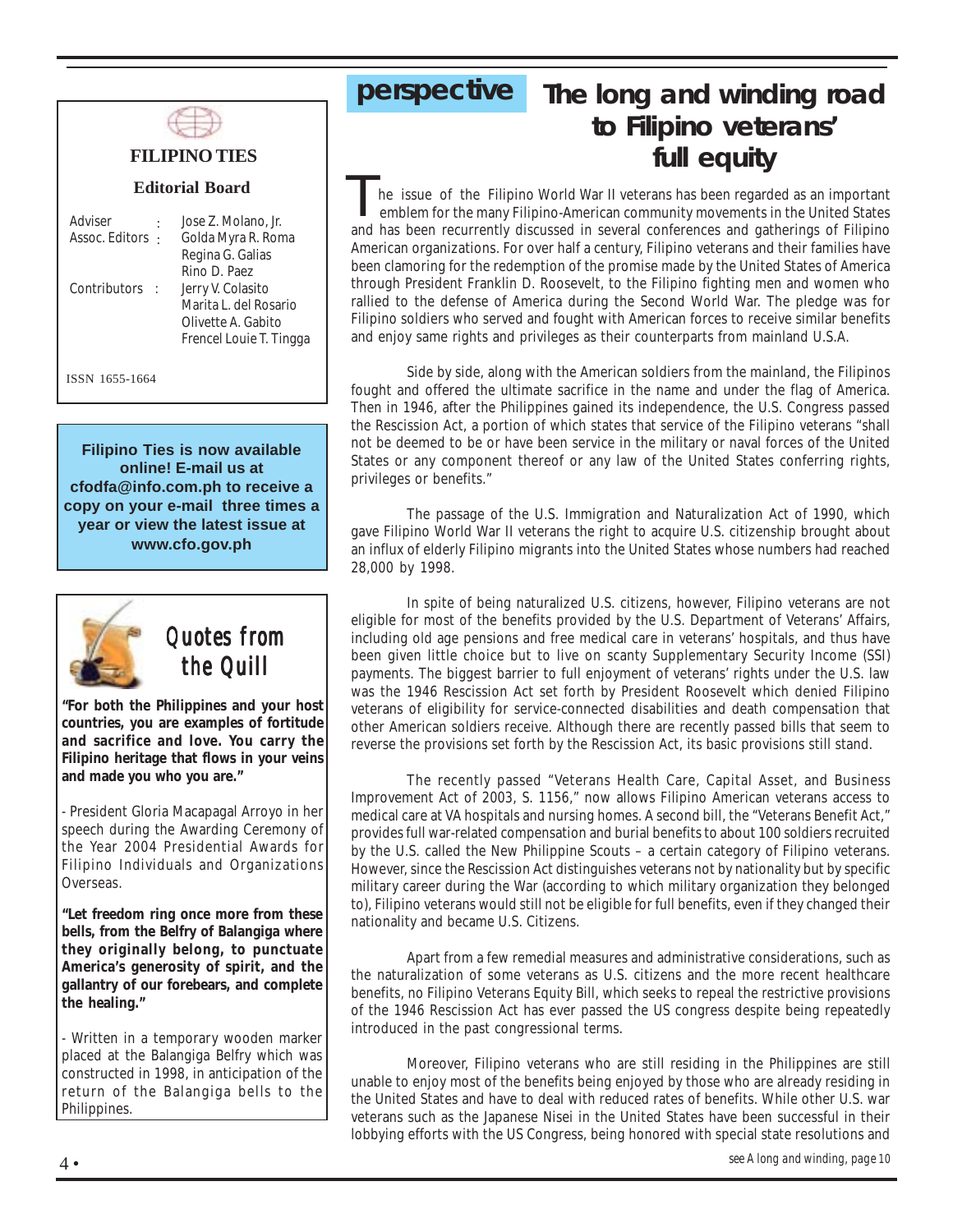

#### **Different life for a Filipina in Sweden**

I have been staying in Sweden since April 23 (2004) and I could see the difference between Sweden and the Philippines. Swedes are very reserved to newcomers, while Filipinos are always smiling, welcoming, and deeply spirited people. Their language is extremely difficult. Then there is this silent environment. I could not hear people talking loudly in the bus, houses or streets. I miss the karaoke played loudly by a neighbor in my hometown.

Time is money here. In the Philippines, I did not have to run to catch the bus because taxis, motorcycles and trains are running in the streets every second. Here, I admire their very efficient traffic and driving system. Pedestrians are honored here, too.

Another thing is their culture. I can not visit close families or friends without calling them first. Unlike in the Philippines, I could just pop out in my neighbor's house for a quick hello or an extended stop. In answering a call, I have to state my first or last name and not just say hello.

I am happy and lucky to be here but I could not help but cry because I terribly miss my family and friends back in the Philippines. I also miss our big shopping malls there and their low prices. It is not easy to adjust to a new environment for the first few months. Proper or mature adjustment comes in a matter of time and I am sure, it will not stop there. The adjustment process will continue because I interact, socialize and learn from my daily experiences.

#### **SHEILA S. REDIDO**

Skarpövägen, Sweden

 The FILIPINO TIES welcomes your opinions, comments, and suggestions. You can write to us at the Commission on Filipinos Overseas, 1345 Quirino Ave., cor. South Superhighway, Manila, Philippines, send us a fax at (632) 561-8332, or e-mail us at cfodfa@info.com.ph.

#### **Comments on CFO services**

I would honestly say that in my case, CFO's service is not satisfactory at all. They are not flexible in giving schedule in claiming the (counseling) certificates. They gave me a date to get my certificate on a holiday in Cebu. It caused me so much trouble because I do not live in Cebu City. CFO's phone service as well is not good. You will have to keep trying, not because the phone is not available but because nobody is answering the phone. I think more manpower would improve the capability of services in CFO Cebu.

I give credit to CFO however, in terms of giving seminars and awareness as to what are the advantages and disadvantages of having multi-cultural marriage. It prepares us for a new and different life abroad.

#### **LINIE P. CRAWFORD**

Beach NSW, Australia

#### **A salute to CFO employees**

I would like to personally commend the employees of CFO who exemplified the highest moral values and sense of propriety and integrity in their service to the Filipino people. This is what actually happened - I brought four Toblerone chocolates as *pasalubong* and as a gesture of gratitude and goodwill because they are the ones taking our calls, responding to our queries and explaining the procedures (in applying for waiver of the 2 year residency requirement of the Exchange Visitor Program). I emphasized to them that it is not a bribe or *suhol* because they are not the ones who will decide the merit of my terminal report. I insisted but they firmly and graciously refused my *pasalubong.*

I was so impressed by their strong character and values. I was so moved and happy to know that we have such kind of employees in government who wanted to make a huge difference. I AM REALLY VERY PROUD OF THEM! How I wish I could have the means to share this incident to the media to set an example to the thousand employees in the government. Congratulations for a job well done and more power to you and your good office!

#### **JOSE GAVAZAN**

Salinas, California

#### **More protection needed in recruiting Filipino teachers**

Thank you so much for your positive reaction regarding the shameful situation victimizing our teachers not only in Texas and Los Angeles but also in other parts of the U.S. I know a lot of stories about our *kababayans* who were brought here by recruiters who are mostly Filipinos also, on such promises of employment as teachers. However, the recruiters only secure temporary working permits, which could easily be taken, and did not assist the teachers at all. It boggles me why these people are allowed to operate in the homeland so flagrantly.

As you must know, to be a teacher in California requires one to pass so many stringent requirements. Most recruiters do not have the capability to help the teachers meet such requirements. These recruitment companies are said to be constituted for the purpose of duping our unsuspecting, needy *kababayans*. It looks like it is not a big deal to constitute a recruitment corporation and dissolve it for whatever reason, only to be resurrected under another name. I hope the Philippine government will do something about these heart-wrenching events.

**DIONESIO GRAVA**

Los Angeles, USA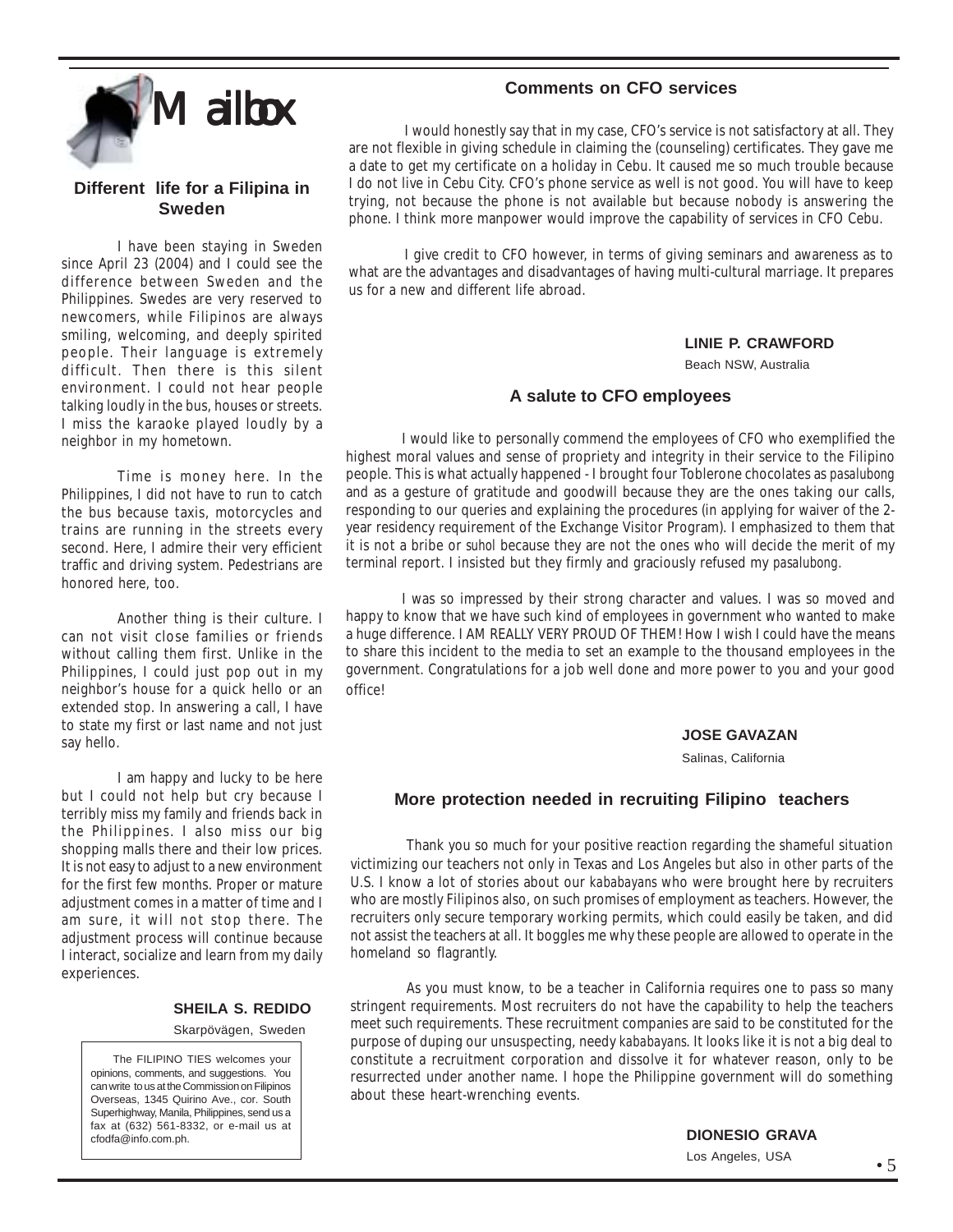# O

# **presidential awards special**

*he Presidential Awards sought to bring to the awareness of many, the finest representations of Filipino excellence. In this issue of Filipino Ties, the Editorial Board is pleased to feature some Presidential he Presidential Awards sought to bring to the awareness of many, the finest representations of Filipino excellence. In this issue of Filiawardees who have shared their time and talents for the benefit of the Filipino people.*

#### **Dr. Guillermo De Venecia**

In 1979, Dr. de Venecia established the Free Rural Eye Clinic (FREC) – a permanent out-patient surgical center located in Bolasi, San Fabian, Pangasinan. The first of its kind in the Philippines, FREC provides free eye care to a region with around 5-7 million potential patients. Since its inception, FREC has benefited indigent patients from Pangasinan, Tarlac, Nueva Ecija, La Union, Ilocos Sur and



Zambales, and the outlying provinces of Nueva Vizcaya, Ifugao and Isabela. Truly one of a kind, FREC even funds travels, meals and lodging of poor cataract patients who visit the clinic from distant provinces. Because of FREC, thousands of sight-impaired Filipinos from the northern and southern part of Luzon who could not afford to pay, were able to see again.

Spanning two decades of providing free sight-saving and sight-restoring operations to the indigent cataract blind patients, Dr. de Venecia has served more than 16,500 indigent patients in the Philippines. Each year, he gives up his one-month vacation from Wisconsin, U.S.A. where he lives as a permanent resident and a well-respected ophthalmologist, to visit his homeland to perform eye surgery. He has also solicited support from various donors in the United States, delivering to the clinic loads of medical equipment, including operating tables, beds and mattresses.

Dr. de Venecia believes that his service to the poor is largely influenced by Dr. Albert Schweitzer, a Nobel Peace Prize winner for decades of medical service in Africa. He realized at an early age that his mission in life was to provide free medical services for the poor. "Anyone who bears the difficulty of going blind in both eyes can only be poor," Dr. de Venecia explains. "If you can help it, you'll certainly do something before you lose your sight."

#### **Filipino Cultural Club in Kuwait**

The Filipino Cultural Club (FCC) was established in 1987 through the efforts of 15 talented Filipinos from different professional affiliations bound together by their common passion for the arts, especially music and drama. Aiming to promote the cultural, spiritual, social, and intellectual values of its members, FCC organized successful cultural activities such as the *Fiesta Filipiniana*, a three-hour cultural event featuring Filipino songs and dances. In a country where its people are strictly bound by its close knit cultural and religious beliefs and practices, Kuwait initially opened its doors to diverse Filipino culture and arts.

However, the Iraqi invasion of Kuwait forced the club to cease its activities, thwarting an admirable start.

A few years thereafter,



the new FCC became known for conducting socio-civic programs for distressed Filipino workers in Kuwait. When one of its members was raped and later incarcerated as she was countercharged as a prostitute, FCC organized a three-hour *Zarzuela* presenting Filipino songs and dances to raise funds for her lawyer's fee. It also staged "Beauty from a Culture", a beauty pageant, and "Nena – Sa Kabila ng Istorya", a play depicting the positive aspects of working overseas as a housemaid. Proceeds for these activities went to purchase flight tickets back to the Philippines for Filipino workers who were dismissed by their employers. FCC also assists Filipinos sheltered at the Philippine Overseas Labor Office (POLO)'s Filipino Workers Resource Center, and arranges gift-giving and Christmas party for them.

Now approaching its  $16<sup>th</sup>$  year, FCC continues to expand its noble endeavors by working on a new scholarship program for indigent and deserving students in the Philippines. Laying out the project's initial plans, the group created a special committee that will identify particular areas in the country that will serve as its first recipients.

#### **Hyehwadong Filipino Catholic Community**



 Founded in 1992 through the assistance of Filipino priests and nuns, HFCC was organized to give comfort, spiritual and financial support, and sense of belongingness among Filipinos working in South Korea. Said to be the largest and most influential Filipino group in South Korea, HFCC is not exclusively Catholic in membership and welcomes people of other faiths. Since its establishment, HFCC has been actively involved in issues concerning

Filipino migrants, and reaches out to distressed Filipino nationals who suffer illnesses, work-related problems and domestic violence.

HFCC is often relied upon to assist undocumented or irregular Filipino workers who suffer abuse as a result of their status, help ill, undocumented workers get proper medical attention by shouldering their hospitalization expenses, and handle shipment of the remains of deceased Filipino workers. HFCC established the Pastoral Center for Filipino Migrants, a facility that receives generous support from the Archdiocese of Seoul. Primarily a shelter for runaway trainees and entertainers, as well as for victims of spousal abuse and illegal recruitment, the Pastoral Center also houses other services for Filipino migrants and serves as a gathering place for members of the community.

Extending its mantle of concern for overseas Filipinos in South Korea, HFCC also assists in the settlement of disputes involving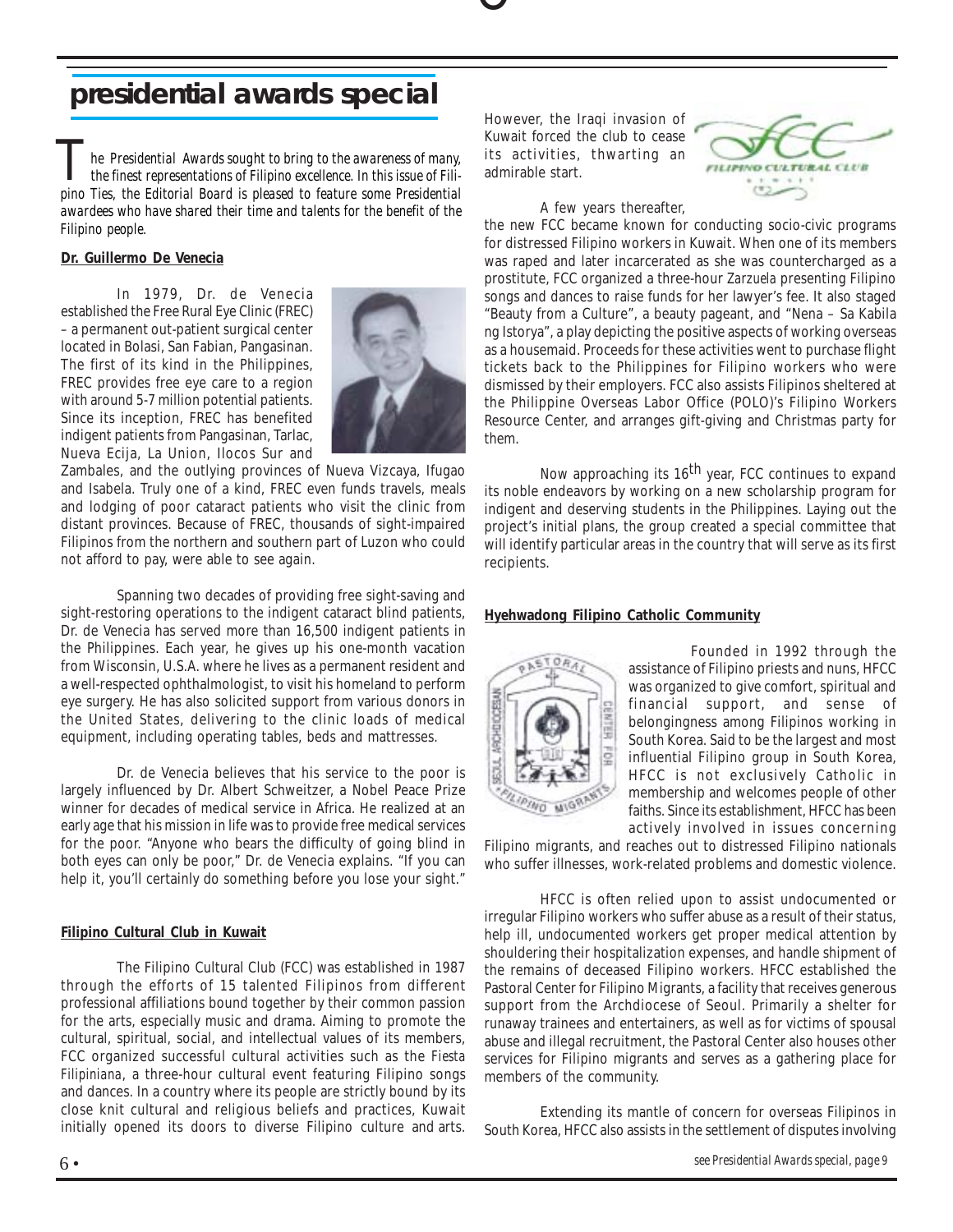### **Updates** PROGRAM **CFO and Feed the Hungry, Inc. reaches out to typhoon-ravaged Quezon province**

**On** 22 December 2004, the Feed the Hungry, Inc. (FtH) of Washington, DC, in partnership with the Commission on Filipinos Overseas, conducted relief operations for the victims of the tropical cyclones "Unding", "Violeta", n 22 December 2004, the Feed the Hungry, Inc. (FtH) of Washington, DC, in partnership with the Commission on Filipinos Overseas, conducted relief and "Yoyong" in the municipalities of Real, General Nakar and Infanta in Quezon province.

Some five (5) FtH volunteers, including its Executive Director, Ms. Teresita Calderon, and 2004 Presidential Awardee Dr. Wilfrido Buhain, and nine (9) CFO staff traveled to Real, Quezon to distribute relief goods consisting of rice, bread, bottled water, canned goods, plastic plates, water pail and laundry soap intended for 1,000 families residing in the three (3) municipalities. The group was also joined by Hawaii Representative Felipe Abinsay, Jr., who is also a recipient of this year's Presidential Awards, Rev. Mother Espie Orejola of the Franciscans of Our Lady of the Poor (FLP) and Fr. Joseph Rodem, one of the parish priests in Real. About 40 novice FLP nuns and students of the FLP Caregiver Institute also provided assistance during the relief distribution.



Above: FtH and CFO volunteers unload truckloads of goods for typhoon victims in Infanta, Quezon; left: volunteers line up relief goods packaged in plastic water pails.



Through Executive Secretary Eduardo Ermita, the National Disaster Coordinating Council (NDCC) provided a military truck for the transportation of the relief items from Manila to Quezon province. Mother Espie also provided a truck for the transportation of the donation to Quezon.

The areas that were reached by the group during the relief operations include *Barangays* Tignoan, Capalong, Cauayan and Poblacion I in Real. The FLP organized community and church leaders for the identification and registration of beneficiary families. In *Barangay* Tignoan, the group distributed relief packs to 100 families and

# **An angel calls for help**

 onh Daryl Almanza, 13 years old, is seeking the help of kind benefactors to support his continuous medication and dialysis. In 1996, barely 5 years old, he was diagnosed with recurring symptoms of Nephrotic Syndrome and has been in and out of the hospital since then for various complications. Nephrotic Syndrome is a collection of symptoms which occur when tiny blood vessels (glomeruli) in the kidney become defective allowing large quantities of protein to leave the blood circulation, and pass out of the body in the urine (source: Dr. Joseph E. Smith Medical Library). J



"Jonh had always been a cheerful child," his mom Rowena writes to CFO.

Previous diagnoses showed that Jonh Daryl suffers from generalized edema (swelling), decreased urine output, lower back pains, among others. He needs immediate assistance to buy medicines to prevent further deterioration of his kidneys that may lead to renal failure and subsequent dialysis.

Jonh Daryl's mother, Rowena, wrote to CFO appealing for assistance in behalf of his son. As a single unemployed parent, she could barely provide for the needs of her 3 children, more so for the required monthly check-up to monitor Jonh Daryl's health. Any form of assistance would be highly appreciated. Interested donors may contact the CFO (Attn: Projects Management Office) at (632) 561-8327 or 561-8321 (local 604 to 608) for further details.

turned-over relief packs to Fr. Joseph for 200 families from remote *barrios* who were not able to go to the distribution center. Some 100 families also benefited from the relief operations in *Barangays* Capalong and Cauayan. In *Barangay* Poblacion I, 250 families received donations. The remaining packs of relief goods will be distributed by FLP to General Nakar and Infanta in the following days.

 Mother Espie brought to the attention of Ms. Calderon the plight of the victims of the recent typhoons in Quezon when they met during the awarding ceremony of the Presidential Awards in Malacañang on 15 December 2004. Mother Espie was assigned to the FLP prelature in Llavac, Real, Quezon in early December 2004 to extend relief assistance and spiritual support for communities that were affected by the typhoons.

 According to the National Disaster Coordinating Council, there were 731,730 families or 3,717,499 individuals affected by the calamity as of 16 December 2004. About P5.73 million worth of properties were damaged, including houses, agricultural lands, fisheries, schools, and health and electrical facilities. In the municipalities of Real, General Nakar and Infanta alone, reports indicated that 893 persons died, 648 were injured, and 443 are still missing as of January 2005.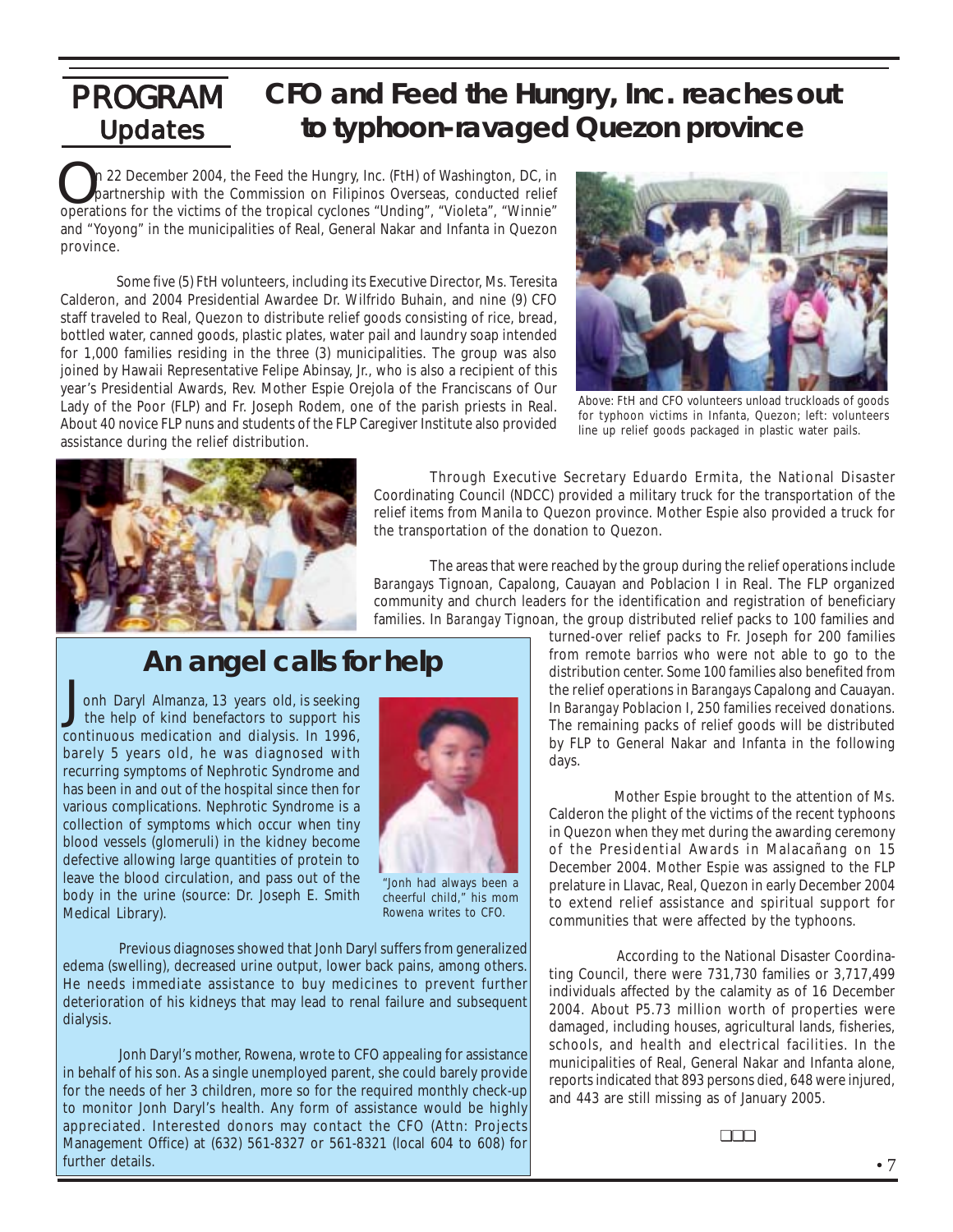## **cfo highlights** 2004 Presidential awardees share knowledge and blessings

 s part of the Year 2004 Presidential Awards for Filipino Individuals and Organizations Overseas, the Commission on Filipinos Overseas organis part of the Year 2004 Presidential Awards for Filipino Individuals and Organizations Overseas, the Commission on Filipinos Overseas organizations overseas, the Commission on Filipinos Overseas organizations around Metro Manila. All the presidential awardees and their families were invited to participate and devote some of their time to bring cheer to school children, orphans and senior citizens. Funds for the purchase of gift packs were donated by the Feed the Hungry, Inc., a Washington, D.C.-based Filipino organization. The said packs contain milk, biscuits, noodles, fruits, and school supplies, to name a few.

On 16 December, the gift giving activity coincided with the Christmas parties of the Gawad Kalinga and Asosacion de Damas de Filipinas. The 16 awardees, joined by FTH officers, Ms. Teresita Calderon and Mr. Pablito Alarcon, and CFO representatives, handed the gifts and Jollibee food packs to 115 children. The children in turn, showcased their talents by regaling their benefactors with song and dance numbers.

The following day, the volunteers proceeded to the Luwalhati ng Maynila and the Pilipinong May Kapansanan Foundation. They again gave out gift and food packs to 156 elderly and 50 disabled children. The senior citizens organized a program where they invited people to sing and dance with them.

The Daughters of Mary Immaculate was the last stop for the postawards gift-giving activities. Ms. Solita Wakefield, another FTH officer, joined this activity and distributed gift packs to 300 children.

Simultaneously, five awardees shared also their time and knowledge by giving out talks, symposia and demonstrations to various educational institutions in Metro Manila. On December 12, 2004, character education expert and *Pamana ng Pilipino* awardee Dr. Rodolfo S. Bernardo conducted a seminar workshop on character education to more than 350 faculty and students of Philippine Normal University's College of Education.

On 16 December 2004, respected pediatric nephrologist and *Pamana ng Pilipino* awardee Dr. Constancia S. Uy, lectured about renal tubular acidosis to approximately 85 faculty and medical interns of the University of the Philippines College of Medicine. During the same day, Architect Dante C. Fuentes and Engr. Rodolfo C. Quiambao gave a joint talk about recent



Awardees enjoyed the laughter and talents of the children in Asosacion de Damas de Filipinas. Photo shows awardees handing out gift packs which were donated by Feed the Hungry, Inc. Simultaneously held with gift-giving activities are seminars or symposia conducted by *Pamana ng Pilipino* awardees in various educational institutions in Metro Manila.



The young and young at hearts. Awardees distributed packed lunches and gift items to the elderly in the *Luwalhati ng Maynila* home for the elderly. To express their appreciation, the elderly prepared a program which showcased their talents in singing and dancing.

developments in architectural design and engineering services to an audience composed of 90 faculty and students of the Colleges of Engineering and Architecture at the Mapua Institute of Technology. Arch. Fuentes and Engr. Quiambao are also *Pamana ng Pilipino* awardees.

The last leg of the post-awards seminars was conducted by world-renowned wood carver and *Pamana ng Pilipino* awardee Eliodoro C. Cadawas, Jr. A fruit and vegetable carving demonstration was conducted at the De La Salle University-College of St. Benilde before 75 Hotel, Restaurant and Institution Management faculty and students on January 12, 2005. Prior to his demonstration in DLSU-College of St. Benilde, CFO also assisted in arranging a meeting with Mr. Cadawas and the Hotel and Restaurant Association of the Philippines and the Technical Skills Development Authority for possible joint projects that would benefit hotel and restaurant students.

Several awardees were delighted to have participated in the post-awards events and not a few have pledged to come back and help those in need.

(*Editor's note: The Commission on Filipinos Overseas assists overseas-based individuals and groups who wish to offer their service, as well as material and financial donations for the benefit of underprivileged communities or sectors in the Philippines. For those who are interested to help, please contact the Projects Management Office of the CFO at tel. no. (632) 561-8327, fax no. (632) 561-8332 or e-mail at cfodfa@info.com.ph)*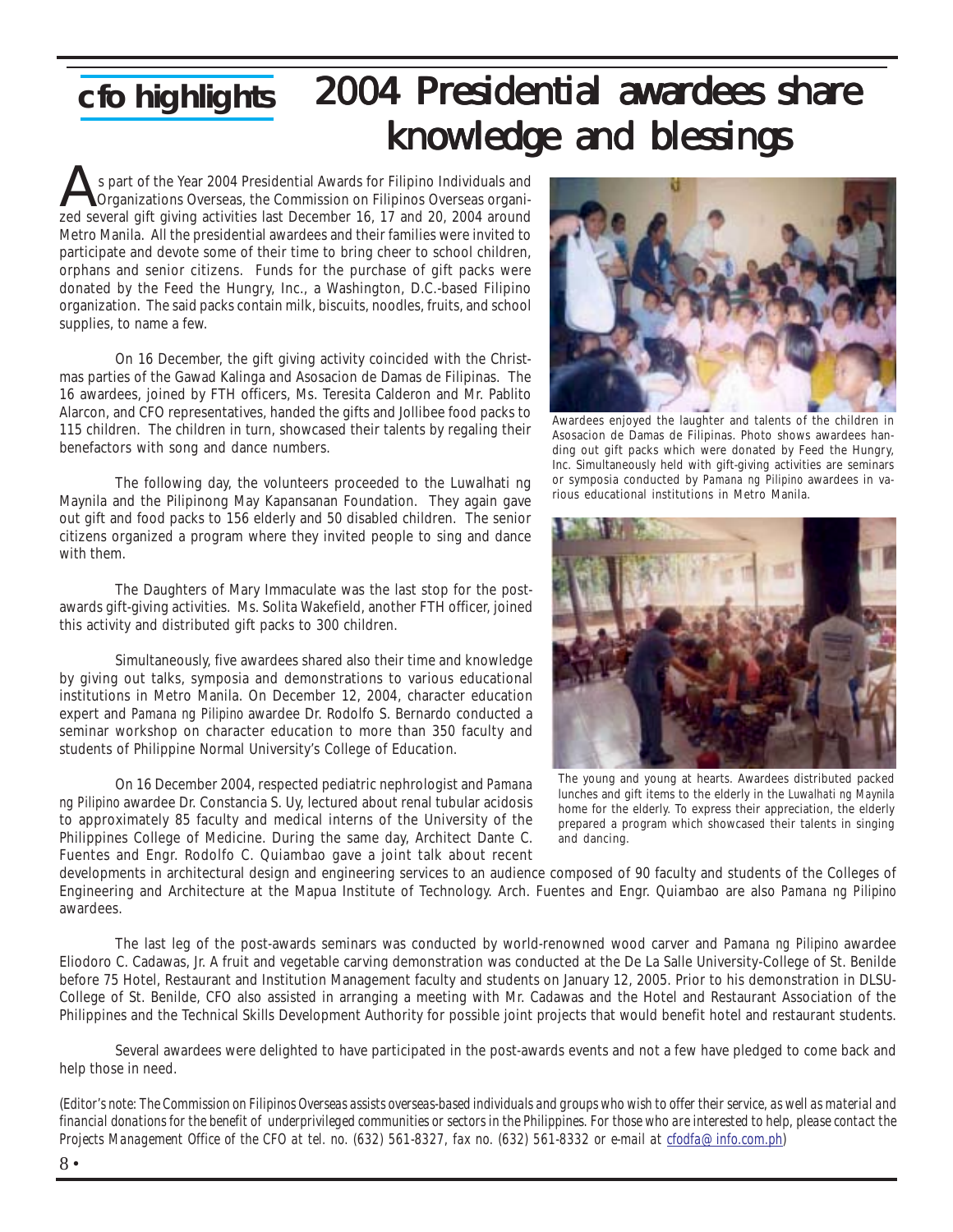## **CFO joins the 9th National Seafarers Day Celebration**

**O**n September 26, 2004, the Filipino<br>seafarering community led by the<br>Apostleship of the Sea (AOS)-Manila, steered n September 26, 2004, the Filipino seafarering community led by the the celebration of the 9<sup>th</sup> National Seafarers' Day (NSD) with Her Excellency President Gloria Macapagal-Arroyo and representatives from the government, maritime industry, and NGOs highlighting the event. The initiative, in accordance to then President Fidel V. Ramos' Proclamation No. 1094, was inspired by the prominent status of Filipino seafarers in the international maritime industry and in recognition of their invaluable contribution to national economy and development.

The annual celebration themed, *Filipino Seafarers: Aim High! Reach Higher!*, commenced with a grand parade of participants, bands and spectacular ship floats from T.M. Kalaw St. to Quirino Grandstand, Manila. It was followed by the holy mass officiated by Bishop Precioso Cantillas, entertaining silent drills performed by participating maritime schools, and speeches honoring Filipino seafarers all over the world's high seas by Manila Mayor Lito Atienza, Labor Secretary Patricia Sto. Tomas, and officials from International Maritime Organization, Maritime Industry Authority, Overseas Workers Welfare Administration, Philippine Ports Authority, and Master and Mates Association of the Philippines.

The highlight of the celebration was the awarding of Outstanding Seafarer of the Year Award (OSYA). The President conferred awards to four Filipino seafarers, namely Capt. Ernesto Menorca and 3/O Lugen Ortilliano for their heroism and valor in rescuing distressed sailors near Adriatic Sea despite inclement weather and in saving the lives of some crew of *Bow Mariner* after its explosion near Virginia coast, respectively. Capt. Gregorio Sialsa also received the award for his outstanding contribution to the maritime industry, while a posthumous award was bestowed to Capt. Wilijado Abuid for his remarkable legacy to maritime education. One of the moving moments of the celebration was the Memorial at Sea, a tribute in remembrance

#### *Presidential Awards special...*

*continued from page 6*

Filipino nationals which are filed in Korean courts. From 2000 to 2002 alone, HFCC dealt with more than 40 cases, at times involving as many as three complainants per case. Apart from catering to distressed Filipino nationals, HFCC also operates *Bahay Kalingang Pambata* (BAKAP), a day care facility for children of overseas Filipino workers. BAKAP aims to enable parents to engage in productive work during the formative years of their children.

HFCC has indeed made a difference in the lives of Filipinos in South Korea. The Philippine Embassy in Seoul acknowledged the organization as a "conduit of the Philippine Embassy in addressing many cases and as a helpful partner in promoting the welfare of Filipinos in Korea." Serving as the embassy's "critic", HFCC's role is viewed as a healthy means of checks and balance.

#### **Charlotte Godicke**



The transformation of Sagay City in Negros Occidental into a bustling and prosperous city can be greatly attributed to the selfless dedication and tireless labor of Ms. Charlotte Gödicke, a German teacher who almost single-handedly brought progress and development to the community. Ms. Gödicke first came to Sagay in 1980 as part of a team working under the Sagay-Osterholz Partnership, a three decade friendship between the Sagaynons and the people of Osterholz District, Germany that fostered a mutual exchange of culture, heritage, and resources. For 25 years, she spent her summer vacations in Sagay, bringing with her resources she gathered.

Ms. Gödicke prioritized the health condition of Sagay children. She facilitated the construction of toilets and sewage pits to secure safe waste disposal, and installation of water tanks, deep well pumps, and water pipelines that supply safe drinking water to homes, health centers, and schools. To reinforce the local government's health programs, she worked for the establishment of health centers, while ensuring the availability of medicines, medical supplies and equipment.

Ms. Gödicke also valued the role that quality education plays in promoting socio-economic development. She initiated projects that eventually led to the construction of 12 classrooms in five elementary schools, day-care centers, a school stage, and a school garden. She even went on to facilitate the conduct of literacy classes for adults, which included sessions on basic leadership skills training, parental education, and dressmaking. At present, Sagay boasts of a 92% literacy rate. She assisted 24 baranggays in establishing their own livelihood projects.

Cited as one of the fastest developing cities in the country, Sagay City is decades away from the sleepy town it once was and now serves as a model for other localities to emulate. Ms. Gödicke, who became Sagay's first adopted daughter, is now retired from her 25 years of work with the Sagaynons. Still, "Lotte" will remain in the heart of each Sagaynon, remembered as the "white woman" who gave them courage to put their destiny in their own hands.

#### **Maj. Gen. Antonio M. Taguba**

Born in Sampaloc, Manila in 1950 and migrated to the United States when he was 11 years old, Maj. Gen. Taguba is the son of an army sergeant who served with the Philippine Scouts during World War II, and fought alongside American forces in the Battle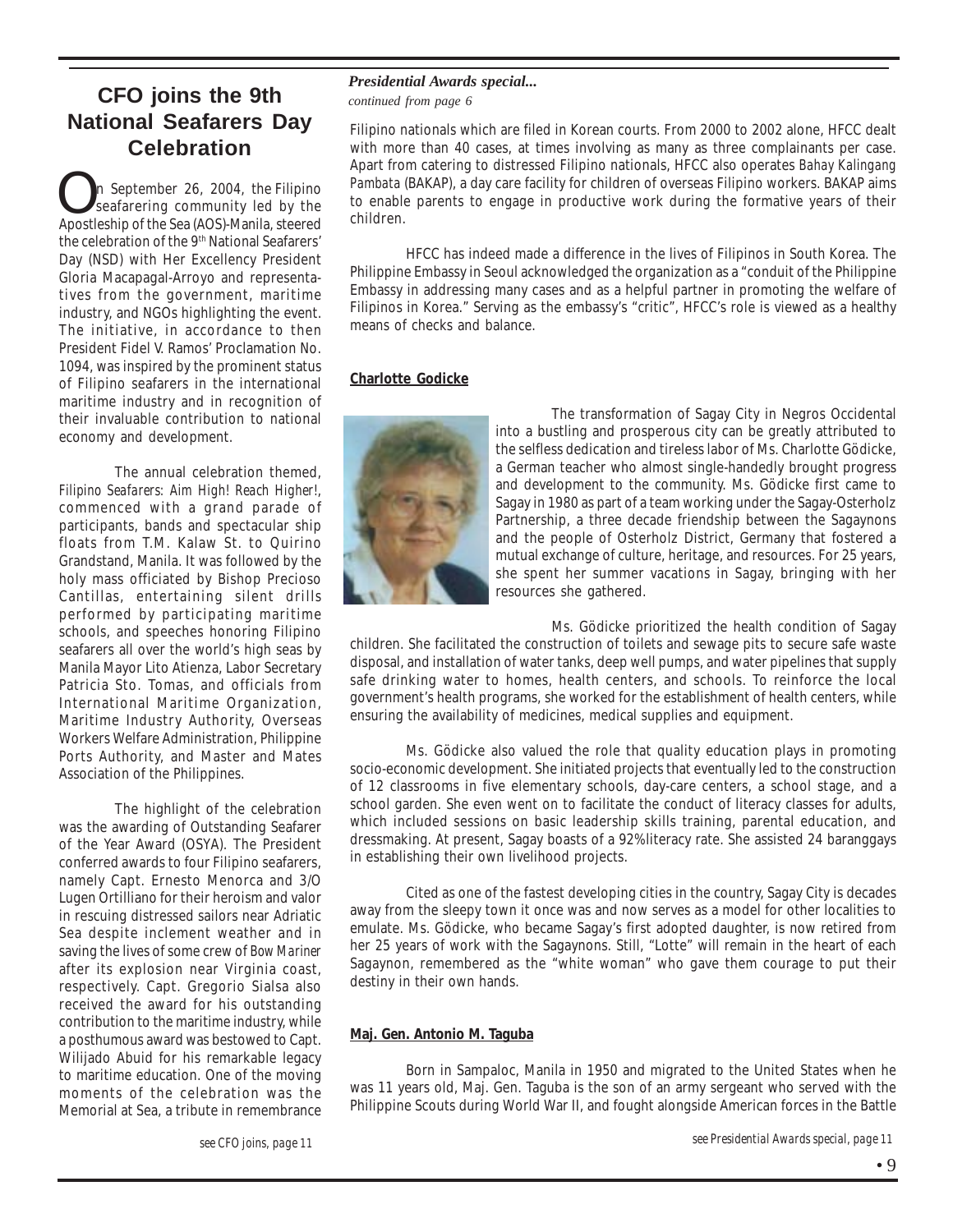#### *Presidential Awards...*

#### *continued from page 1*

ficantly benefited a sector or community in the Philippines, or advanced the cause of Filipino communities abroad. The 2004 *Banaag* awardees are Imelda Vollenweider-Berdos, Dr. Wilfrido J. Buhain, Roland C. Casamina, Centre for Filipinos, Virgilio G. Cuizon, Fiesta Filipina Dance Troupe of Canada, Filipino Cultural Club, Charlotte Gödicke, Home-Reach Foundation, Inc., Hyehwadong Filipino Catholic Community, Kinderhilfe Philippinen, Amor I. McGuinness, Atty. Alicia Natividad, Dr. Evelyn D.A. Natividad, Emma B. Nemivant, Panday Tinig Choral Ensemble, Philippine Australian Sports and Culture, Inc., Philippine Cultural Foundation of Hawaii, Dr. Virgilio D.R. Pilapil, Lourdes A. Salazar, Search to Involve Pilipino Americans, and Jean Paul Verstraeten.

The *Pamana ng Pilipino* Award is conferred on Filipinos overseas who have consistently pursued their work or profession with excellence and distinction. The 2004 *Pamana ng Pilipino* awardees are Rep. Felipe P. Abinsay, Jr., Dr. Rodolfo S. Bernardo, Wilfredo R. Buhay, Eliodoro C. Cadawas, Jr., Alejandro A. Esclamado, Dr. Jovelle Laoag-Fernandez, Arch. Dante C. Fuentes, Lenore R.S. Lim, Engr. Rodolfo C. Quiambao, Maj. Gen. Antonio M. Taguba, Dr. Constancia S. Uy, Dr. Gundelina A. Velazco, and Deputy Lord Mayor Arturo T. Viola.

The Kaanib ng Bayan Award, which is given to foreign organizations for their contribution to Philippine progress and development, was not conferred in this year's award.

This year's awardees came from Australia, Belgium, Canada, Germany, Hong Kong, Indonesia, Japan, Kuwait, South Korea, Switzerland, United Kingdom, and United States of America, and were selected from among 150 nominations from 29 countries through 43 Philippine embassies and consulates.

Dr. Sariel G.G. Ablaza, a renowned cardio-thoracic surgeon from the United States who was awarded for his contribution to the advancement of Filipino surgeons and unwavering support to the University of the Philippines College of Medicine, delivered a response on behalf of his fellow awardees. In his response, Dr. Ablaza emphasized that their love for the country and fellow Filipinos is their primary motivation for extending assistance to those in need.

Citing the achievements of awardees in promoting social justice, economic opportunity and Filipino culture, President Arroyo implored them to welcome her administration's efforts in improving the image of the Philippines through employment generation, fighting graft and corruption, increasing government revenues and ensuring transparency in government transactions. President Arroyo also instructed the Commission on Filipinos Overseas to help spread the news on the government's firm commitments to improve the lives of the average Filipino. In closing, President Arroyo told the awardees that she not only looks upon them as heroes but also as partners for a secure and prosperous nation.

Apart from the Awarding Ceremony, the awardees also participated in gift-giving activities organized by the Commission on Filipinos Overseas from December 16 to 20, 2004. Several awardees also shared their expertise by giving lectures, symposia and talks in partnership with various educational institutions in Metro Manila. (*See related story on page 8)*

#### *A long and winding... continued from page 4*

monetary compensation, the Filipino-American veterans have been lagging behind in terms of enjoying just compensation for their heroic deeds.

There is urgency for the present U.S. Congress to restore the rights of the Filipino WWII veterans. The veterans, many of whom are now in their 80's, reportedly pass away at the rate of four to five each day. For more than five decades now, Filipino war veterans have been seeking equal recognition of their military service with that of their U.S. counterparts – to no avail. Today, there are only about 59,000 surviving Filipino veterans both in the U.S. and in the Philippines – still awaiting to see justice in their lifetime.

❏❏❏

#### *Dante A. Ang...*

*continued from page 1*

Ople, when the latter was still labor minister during the Marcos administration. This close association continued when Ople was elected at the Philippine Senate and eventually became Secretary of Foreign Affairs. Most notably, Chairman Ang has worked closely with President Gloria Macapagal Arroyo since 1993 when she was still a member of the Philippine Senate. To this day, he remains to be the President's regular consultant in the areas of communications and public relations.

He has also held various business interests as chair or head of 13 private corporations, mostly in the field of publishing, media, education and banking.

Chairman Ang brings to the CFO, more than four decades of extensive experience in the media, particularly public relations. Upon assuming office, Chairman Ang hopes to build on earlier successes of the CFO in promoting stronger ties with overseas Filipinos and the Philippine motherland. He intends to accomplish this by enhancing existing programs and developing a new paradigm that is more responsive to the needs and interests of overseas Filipinos.

#### *Japan tightens...*

*continued from page 2*

years' education and two years experience in a recognized entertainment venue. According to Lorenzo J. Langomez, vice president of the Confederated Associations of Licensed Entertainment Agencies (CALEA) and president of the Philippine Association of Recruitment Agencies Deploying Artists (PARADA), the Philippine overseas entertainment industry is very likely to be severely affected by these developments. This could result in decreased deployment by as much as 50 percent a year, and a significant decrease in the government's estimated 7.6 billion dollars in annual foreign exchange earnings.

Japan decided to impose stricter measures against the entry of all foreign entertainers including Filipinos, after the US State Department in June put Japan and the Philippines, among other countries, in the watchlist of countries that allegedly failed to curb human trafficking.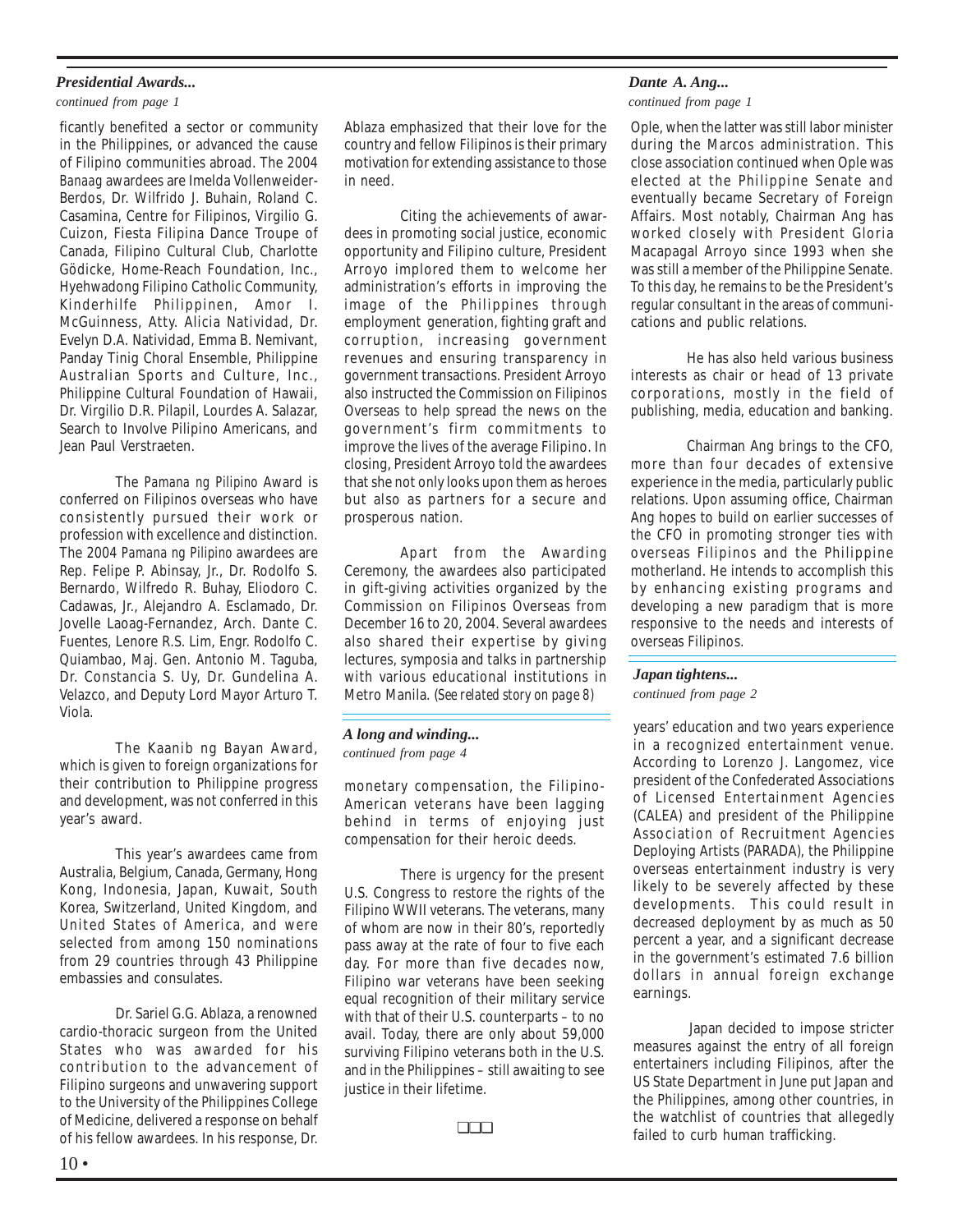#### *CFO gears up...*

*continued from page 1*

pinos and promoting Filipino education and heritage abroad.

In 2005, the CFO will undertake activities covering three broad categories: projects calling for lobby functions, projects to be initiated or undertaken by the CFO, and projects to be initiated by the CFO for the private sector to undertake.

For projects requiring lobbying functions, CFO endeavors to organize the overseas Filipino community to unite in certain issues affecting them. This includes the campaign for full equity rights of Filipino World War II veterans, portability of U.S. Medicare benefits, permanent residency in the United States for Filipino Amerasians, return of the Balangiga Bells to the Philippines, and the setting up of an international testing center for the National Council Licensure Examination for Registered Nurses (NCLEX-RN) in the Philippines, among others. Of these issues, Chairman Ang considers the equity rights of Filipino World War II veterans as a top priority, especially with Filipino veterans dying at a faster rate than their American counterparts. Chairman Ang also stressed the importance of attaining recognition and permanent residency status in the United States for Filipino Amerasians fathered and abandoned by American soldiers.

Apart from lobbying functions, Chairman Ang also outlined projects to be undertaken by the CFO, most of which are geared towards increasing cultural visibility of Filipinos in their host country and encouraging them to retire in the Philippines. Towards this end, CFO is developing an Internet-based Filipino language program which seeks to propagate the use of Filipino language among younger overseas Filipinos. CFO will also play a key role in the celebration of the centennial of Filipino migration to Hawaii as well as in the establishment of a permanent Filipiniana exhibit at the Asian

#### *Presidential Awards special... continued from page 9*

of Bataan during the Japanese occupation. After graduating with a degree in history from Idaho State University, he followed the footsteps of his father by joining the United States Army.

Maj. Gen. Taguba attended prestigious military training schools and completed master's degrees in Public Administration, International Relations, and National Security and Strategic Studies. His career began with troopleading assignments in Korea and steadily rose from the ranks. Apart from his command assignments, he served as commander of the 2<sup>nd</sup> Brigade, 4<sup>th</sup> Infantry Division at Fort Hood, Texas; Material Systems Analyst at the Office of the Chief of Staff, Army, The Pentagon; and Executive Officer and Chief-of-Staff, U.S. Army Reserve Command at Fort McPherson, Georgia, among others.

Maj. Gen. Taguba is currently the Deputy Commanding General for Support of the Third U.S. Army, U.S. Army Forces Central Command, Coalition Forces Land Component Command. For his decorated service, he received numerous awards including the Distinguished Service Medal, Legion of Merit. To date, he is the second highest ranking Filipino American officer in the U.S. Army.

Amidst his decorated service in the U.S. Armed Forces, Maj. Gen. Taguba is known to many as the author of the 53-page report detailing the systemic abuses committed by American soldiers against the prisoners of the Abu Ghraib prison facility in Iraq. Published reports have quoted Maj. Gen. Taguba's colleagues describing him as a man of integrity. Cable News Network (CNN) described Maj. Gen. Taguba as 'fearless'. The San Francisco Chronicle has declared that Maj. Gen. Taguba "represents the image of a professional American soldier that the United States would no doubt like to project to the world in light of the images of the abuse."

Taguba: Made headlines for his report on the Abu Ghraib prison scandal.

Art Museum in San Francisco.

To encourage overseas Filipinos to return home and retire, CFO seeks to encourage health care institutions in the Philippines to attain international accreditation. In line with President Arroyo's instruction for CFO to create attractive retirement packages for overseas Filipinos, the Commission is also exploring the prospects of encouraging overseas Filipinos to invest in the Philippines through the privatization of government assets.

Chairman Ang also highlighted the need to enlist private sector participation in initiatives that will require significant resources. Some of the initiatives which will be initiated by CFO to be undertaken by the private sector are the setting up of Philippine subsidiaries of health care institutions in the United States and the production of animated films of Filipino epics and legends. The former aims to promote medical tourism in the country, while the latter aims to imbibe national pride among overseas Filipinos.

*CFO joins... continued from page 9*

of Filipino seafarers who tragically lost their lives at sea. Mostly participated by their surviving families and friends, they gathered aboard the ship at dawn at Manila Bay to offer prayer and a wreath for the souls of their departed loved ones.

The CFO, being one of the agency members of the NSD Committee actively participated by chairing the OSYA Committee, as well as in organizing two new competitions (Song Writing Contest and Oratorical Contest) which attracted the participation of Filipino seafarers and maritime students nationwide.

The 9th NSD, which was the culminating activity for the Philippine National Maritime Week, intensified the *bayanihan* spirit in all sectors of the industry as it paid tribute to every Filipino seafarers for the important role they play in global trade and for maintaining the Philippines' stature as the shipping industry's "manning capital of the world."